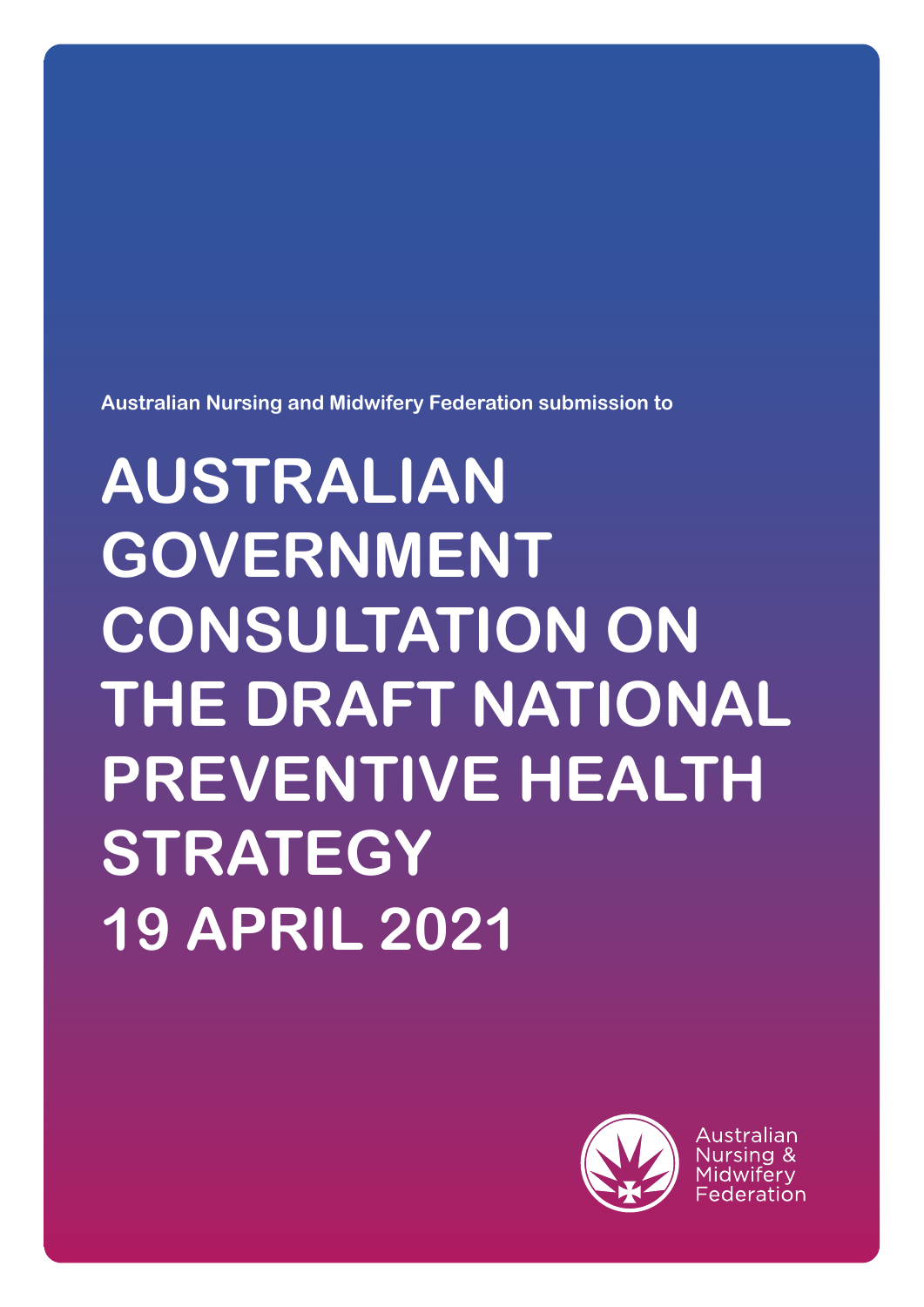

# **INTRODUCTION**

The Australian Nursing and Midwifery Federation (ANMF) is Australia's largest national union and professional nursing and midwifery organisation. In collaboration with the ANMF's eight state and territory branches, we represent the professional, industrial and political interests of more than 300,000 nurses, midwives and carers across the country.

Our members work in the public and private health, aged care and disability sectors across a wide variety of urban, rural and remote locations. We work with them to improve their ability to deliver safe and best practice care in each and every one of these settings, fulfil their professional goals and achieve a healthy work/life balance.

Our strong and growing membership and integrated role as both a professional and industrial organisation provide us with a complete understanding of all aspects of the nursing and midwifery professions and see us uniquely placed to defend and advance our professions.

Through our work with members we aim to strengthen the contribution of nursing and midwifery to improving Australia's health and aged care systems, and the health of our national and global communities.

Prevention and early intervention strategies reduce the financial, health, and societal impact of chronic disease while improving individuals' quality of life. These principles are fundamental to the delivery of quality nursing and midwifery care. The ANMF agrees that the whole of life, whole of government approach at the heart of the National Preventive Health Strategy is essential, as the factors that influence health are broad and multifactorial. We wholly support centring health policy around this philosophy, utilising programs that promote health and address existing health inequity. Among the changes we are pleased to see in this draft are reflections on the inequities, gaps, and strengths that the COVID-19 pandemic has highlighted in our existing health care system, and recognition of unions as preventive partners.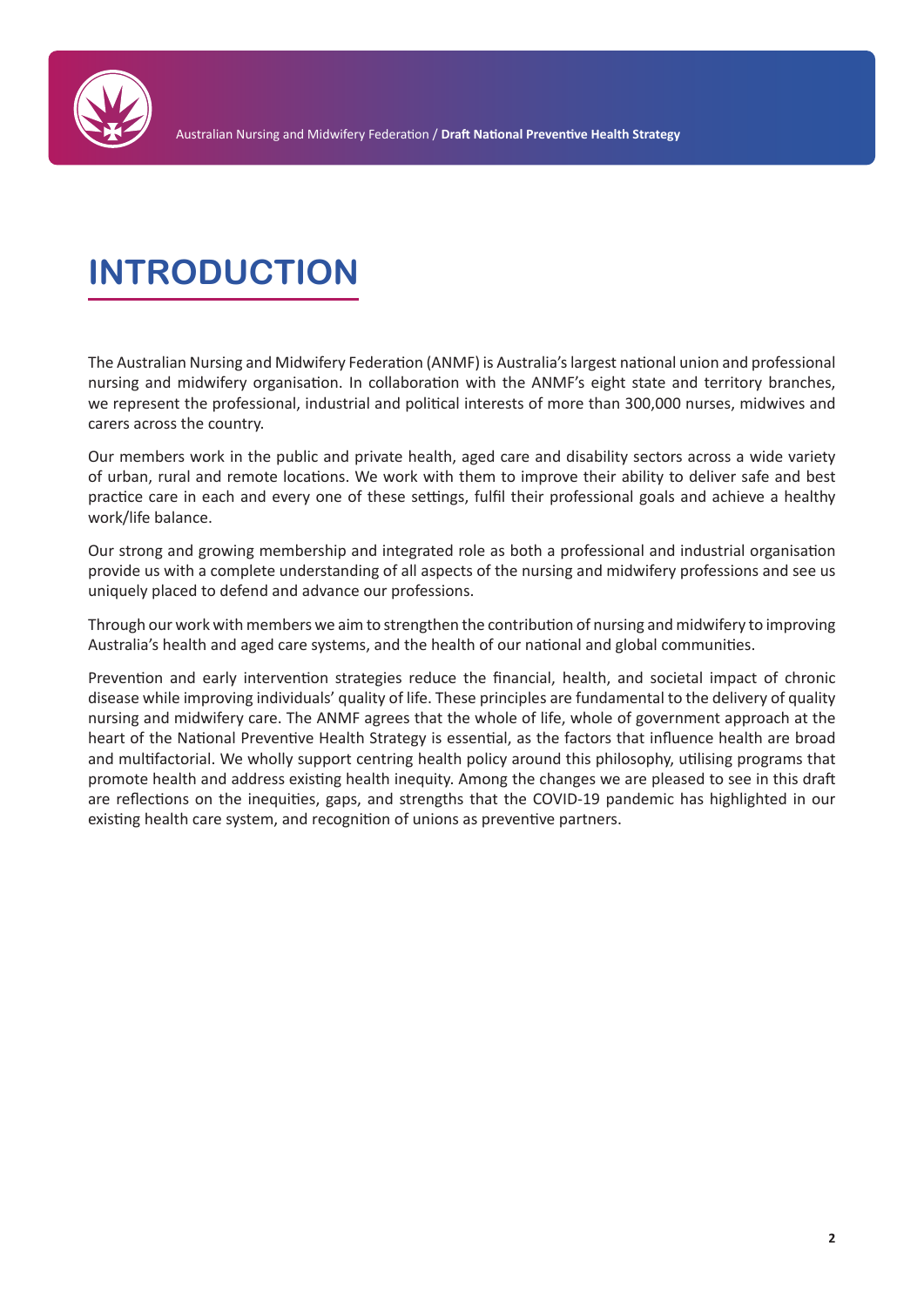

# **CONSULTATION QUESTIONS**

#### **1. Name**

Annie Butler, Federal Secretary Australian Nursing and Midwifery Federation

#### **2. Email address**

fedsec@anmf.org.au

#### **3. Organisation**

Australian Nursing and Midwifery Federation

### **Vision**

#### **4. Do you agree with the vision of the Strategy? Please explain your selection.**

Strongly Agree/ **Agree**/ No Opinion//Disagree/ Strongly Disagree

The strategic vision is:

*To improve the health of all Australians at all stages of life, through early intervention, better information, targeting risk factors and addressing the broader causes of poor health and wellbeing.*

This is a high-level statement that, in conjunction with the specific references on p. 5 to marginalised communities who experience health inequity, attempts to be fully inclusive.

As noted in our submission to the earlier draft National Preventive Health Strategy,<sup>1</sup> the ANMF recommend the wording 'for all Australians' be amended to 'for all people in Australia' to include people living in this country who are not Australian citizens. As has been clearly demonstrated over the past year, during the COVID-19 pandemic, failing to include in health policy people who live in Australia but are not Australians can substantially and negatively impact the effectiveness of these policies. Broadening this language means that people in marginalised communities who have no evidence of citizenship (for example, no birth or Centrelink registration); immigrants who have not yet obtained Australian citizenship; refugees; and students or workers on various categories of visa are included in the strategy, improving the health of us all.

Australian Nursing and Midwifery Federation (2020) Submission to the Australian Government Department of Health Consultation Paper for the National Preventive Health Strategy p.4 http://anmf.org.au/documents/submissions/ANMF Submission to DoH National Preventive Health Strategy\_28\_September\_2020.pdf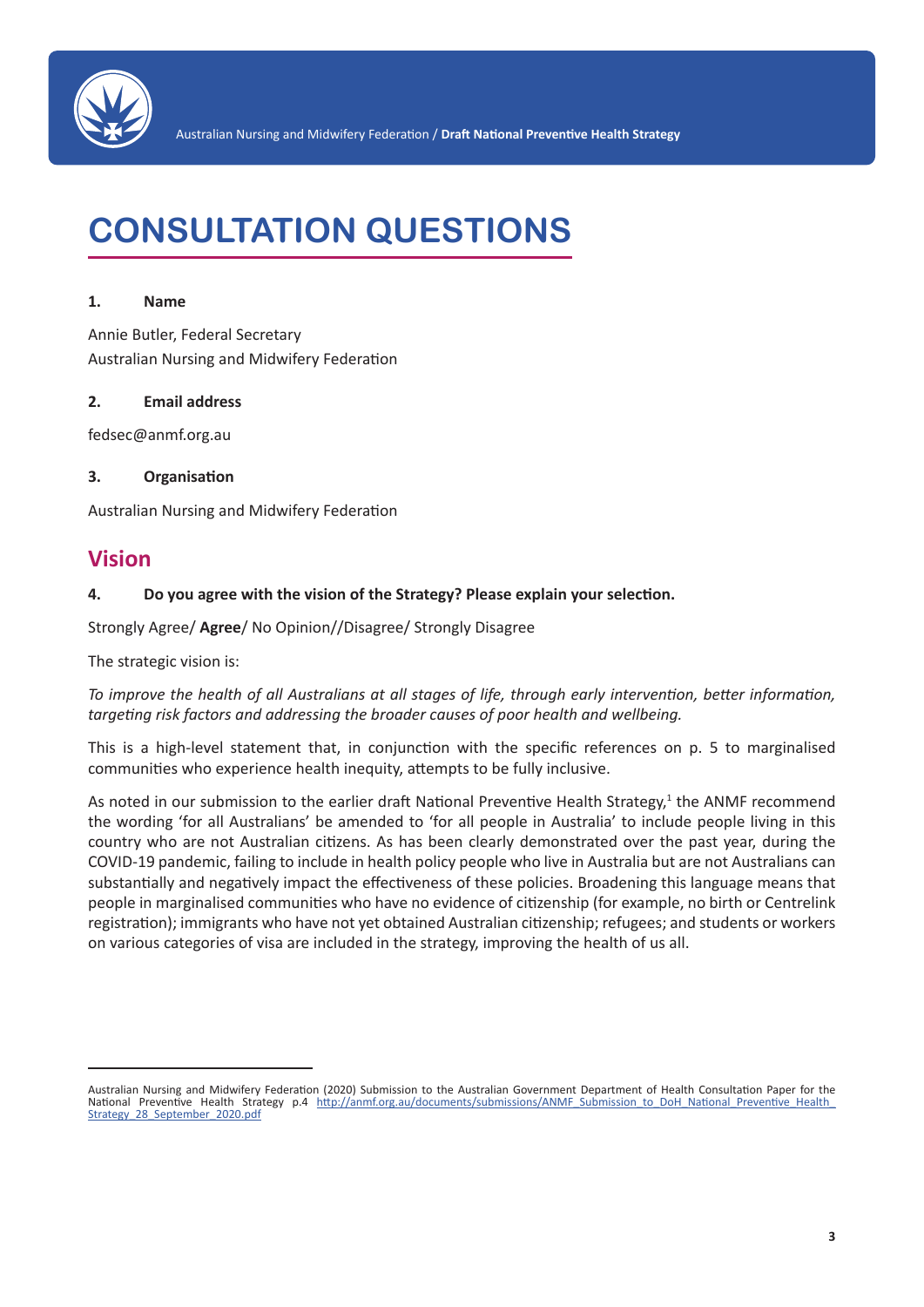

#### **5. Do you agree with the aims and their associated targets for the Strategy? Please explain your selection.**

#### Strongly Agree/ **Agree**/ No Opinion//Disagree/ Strongly Disagree

The aims outlined on page 8 address the importance of preventive health in early childhood as a key driver of lifelong health and wellbeing; prioritising quality of life across the lifespan; existing health inequity; and increasing preventive health funding. The ANMF agrees with these high-level aims, which now include measurable targets, strengthening the Strategy.

We are disappointed to see that some of our earlier recommendations, which would enhance the effectiveness and reach of the Strategy, have not been adopted. These include:

#### *1. Australians have the best start in life*

There is now more emphasis on the importance of early childhood as the foundation of lifelong health. This includes brief recognition of the impact of health in-utero, during the perinatal period, and across early childhood on long-term wellbeing (p. 21), and the role of sound nutrition in a child's first 2000 days (p. 48). However, the ANMF again recommends that this aim include the importance of preventive health and support for women/people during pre-conception and pregnancy, and not just the child.

#### *2. Australians live as long as possible in good health*

The only target for this aim is additional length of life "in full health" (p. 8). The aims should include a measurable improvement in quality of life, particularly in the last years of life. Additionally, while mental health, along with the development of resilience, is addressed later in the document, it would be useful to specifically include this as a target, as it is not otherwise captured in the Strategy's aims.

#### *3. Health equity for target populations*

The ANMF is pleased to see a target for Indigenous-specific care here. Though this aim does not otherwise identify groups whose health is affected by existing inequity, the needs and specific interventions addressing some groups at higher risk (including culturally and linguistically diverse communities, and LGBTQI individuals) are described later in the Strategy.

However, the ANMF is concerned that other disadvantaged groups, particularly those living in poverty, have not been identified. Poverty is a leading contributor to health inequity at every stage of life, from poor prenatal nutrition to shorter lifespans and higher burdens of chronic disease. Despite this, while there are frequent references to socioeconomic disadvantage, 'poverty' is only mentioned once in the Strategy, in relation to alcohol and other drug use (p. 62). Further, the references to disadvantage are made in the context of the impact this has on factors that influence health, rather than addressing the root cause, which is increasing support payments, allowing families and individuals to be lifted out of poverty. This must be part of any effective preventive health plan.

#### *4. Investment in prevention is increased*

The ANMF is pleased to see the Strategy identifying an increase in preventive health spending from its current rate of 1.5% to, as recommended by the Consumer Health Forum and supported by the ANMF, a target of 5% of the total health budget by 2030.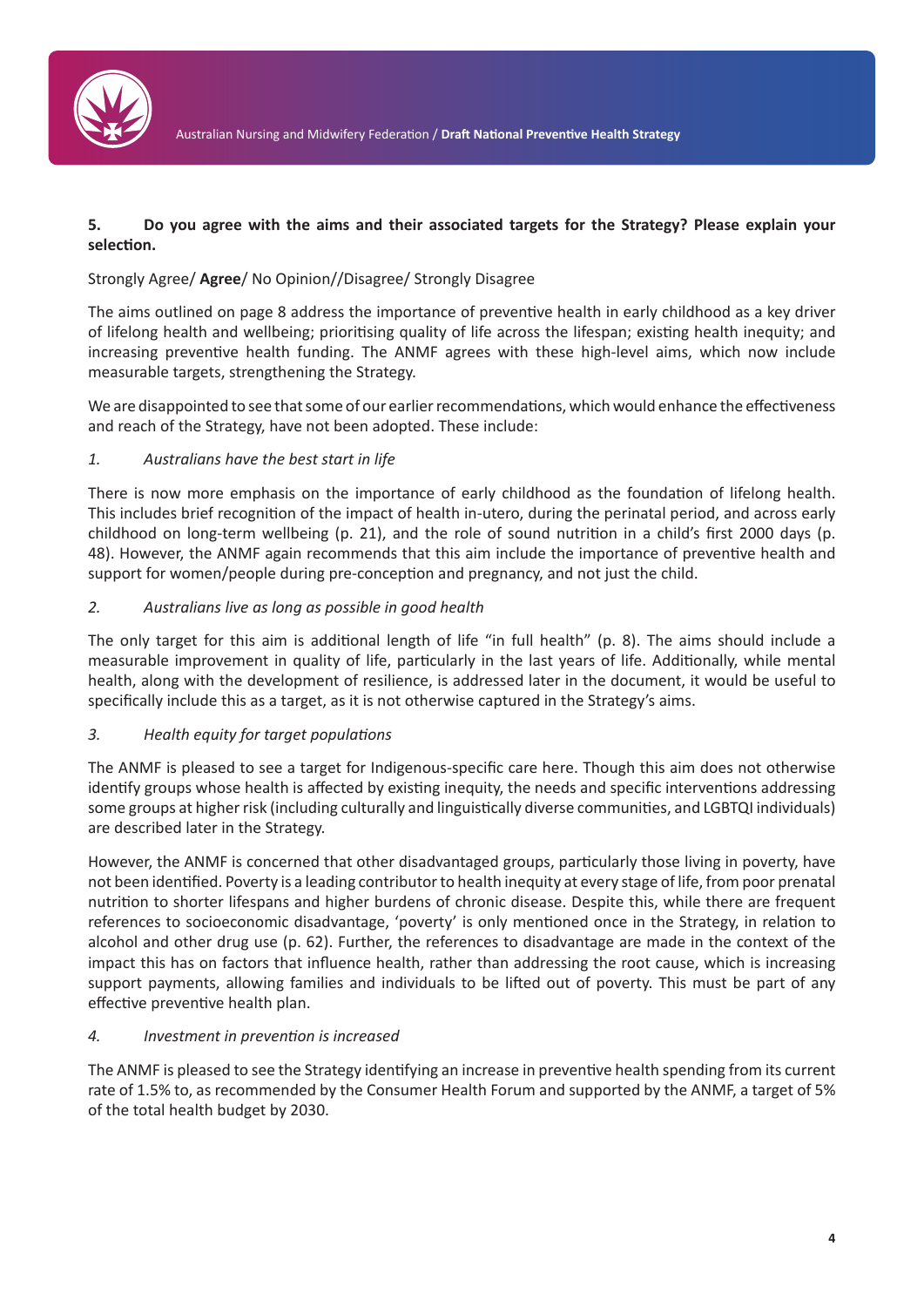

### **Principles**

#### **6. Do you agree with the principles? Please explain your selection.**

**Strongly Agree**/ Agree/ No Opinion//Disagree/ Strongly Disagree

The six principles that underpin the Framework for Action discuss the need for all sectors to effectively interface with one another, that prevention needs to be embedded in the health and aged care systems, and that all communities need to be engaged and supported.

The ANMF is pleased to see that principle five, adapting to emerging threats and evidence, now explicitly includes climate change and its effects on health and wellbeing, along with workforce, and the identification of older people as an essential priority group, all additions we previously recommended.

### **Enablers**

#### **7. Do you agree with the enablers? Please explain your selection.**

#### Strongly Agree/ **Agree**/ No Opinion//Disagree/ Strongly Disagree

The Strategy identifies seven systemic enablers to the effective implementation of national holistic, integrated preventive health care (pp. 31-42). As with health itself, these are interdependent, and apply to all levels of function.

The incorporation of earlier stakeholder feedback is particularly evident in this section, which includes and responds to specific comments. The ANMF is pleased to see that the Department has recognised the importance of clearly identifying a qualified, skilled workforce across all sectors is an essential enabler for the implementation of the Strategy. We are also pleased that our recommendation that regular evaluation and monitoring be embedded in the Strategy has been implemented, with these aspects forming part of the research and the surveillance enablers respectively.

However, the ANMF is disappointed that doctors are still the most commonly referenced health providers, with only one mention of nurses (despite this profession comprising the greatest proportion of the health care workforce). Also, despite the Strategy's emphasis on the importance of neonatal and early childhood wellbeing on long-term health there is still no discussion of the vital role midwives play.

#### **8. Do you agree with the policy achievements for the enablers?**

Strongly Agree/ **Agree**/ No Opinion//Disagree/ Strongly Disagree

Each of the identified enablers is tied to specific desired outcomes by 2030.

#### *1. Leadership, governance and funding*

The ANMF agrees with all the policy achievements as they stand, particularly the requirement for sustainable, long term funding. As discussed in section 3 of question 6, we again note that poverty is a key driver of health inequity, which should be recognised within the outcome "A health lens is applied to all policy through ongoing, cross-sectoral partnerships," as this would include the federal government's social support programs.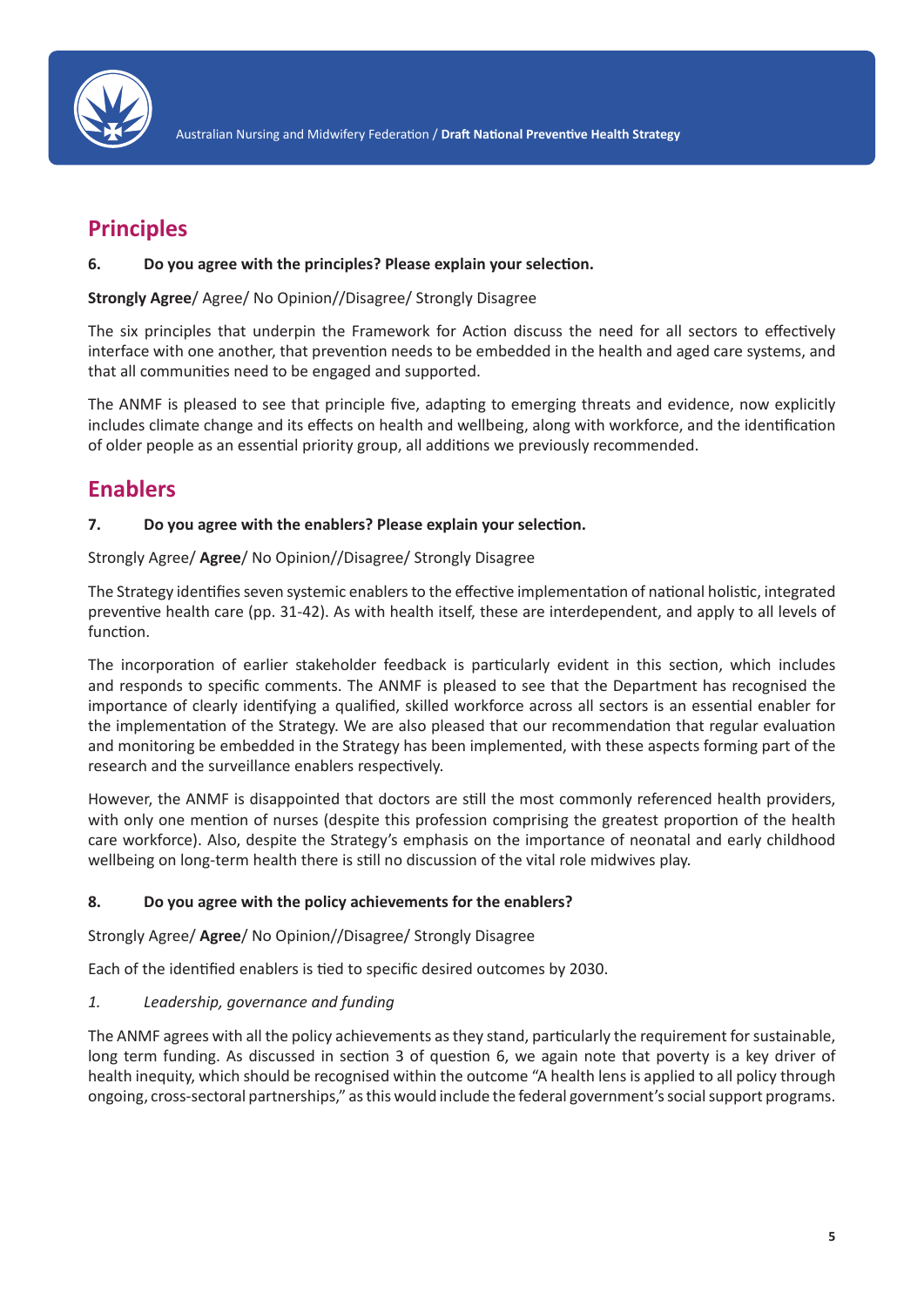

#### *2. Prevention in the health system*

The inclusion of midwives with other primary health care professionals will reflect the integral role the profession plays in maternal and infant health throughout pregnancy and in the first six weeks of life. This is particularly relevant in light of the Strategy's recognition that continuity of care is a desirable model that improves health outcomes.

#### *3. Partnerships and community engagement*

The ANMF supports these outcomes, particularly the emphasis on transparency, evidence, and protection from conflicts of interest.

#### *4. Information and health literacy*

The ANMF supports these outcomes.

#### *5. Research and evaluation*

To ensure that research is tied to clinical practice, dedicated funding should be allocated for and accessible to researchers across all health practitioner areas, in addition to current and improved funding models for academics.

#### *6. Monitoring and surveillance*

In addition to the listed policy achievements, monitoring should include analysis of gaps within and across data sets, with mechanisms that allow this information to be collected and analysed where required.

#### *7. Preparedness*

The emphasis in the Strategy on preparedness for threats, particularly environmental and microbiologic, is necessary and welcomed. The ANMF notes that one key way to reduce the heat-related effects of climate change on health is modifying housing, particularly that of people renting and people living in poverty, through insulation, external window shades, and building design (including roof colour) in addition to air conditioning systems. It may be useful to reflect this in the description of adverse determinants of housing on p. 12.

#### **Focus areas**

#### **9. Do you agree with the seven focus areas? Please explain your selection.**

#### Strongly Agree/ **Agree**/ No Opinion//Disagree/ Strongly Disagree

The ANMF agrees with both the content and prioritisation of the focus areas detailed on pp. 43-62, which closely reflect the recommendations we made in our previous submission.

The ANMF is pleased to see that the emphasis of focus area six, reducing alcohol and other drug harm, is on health and reducing stigma, rather than punitive interventions, with recognition that alcohol, then misuse of prescription medications are the substances that cause greatest harm.

While a number of our recommendations have been incorporated into the revised Strategy, the ANMF is profoundly disappointed to see that aged care and family violence are still not addressed in the Strategy. This is despite the COVID-19 pandemic high;ighting the need for a comprehensive national strategy on both. As we noted in our original submission (p. 10), a third of all cases of dementia are preventable, with twelve modifiable factors identified, making the incidence of this condition highly responsive to preventive health measures. Once again, we recommend aged care and family violence are addressed in the Strategy.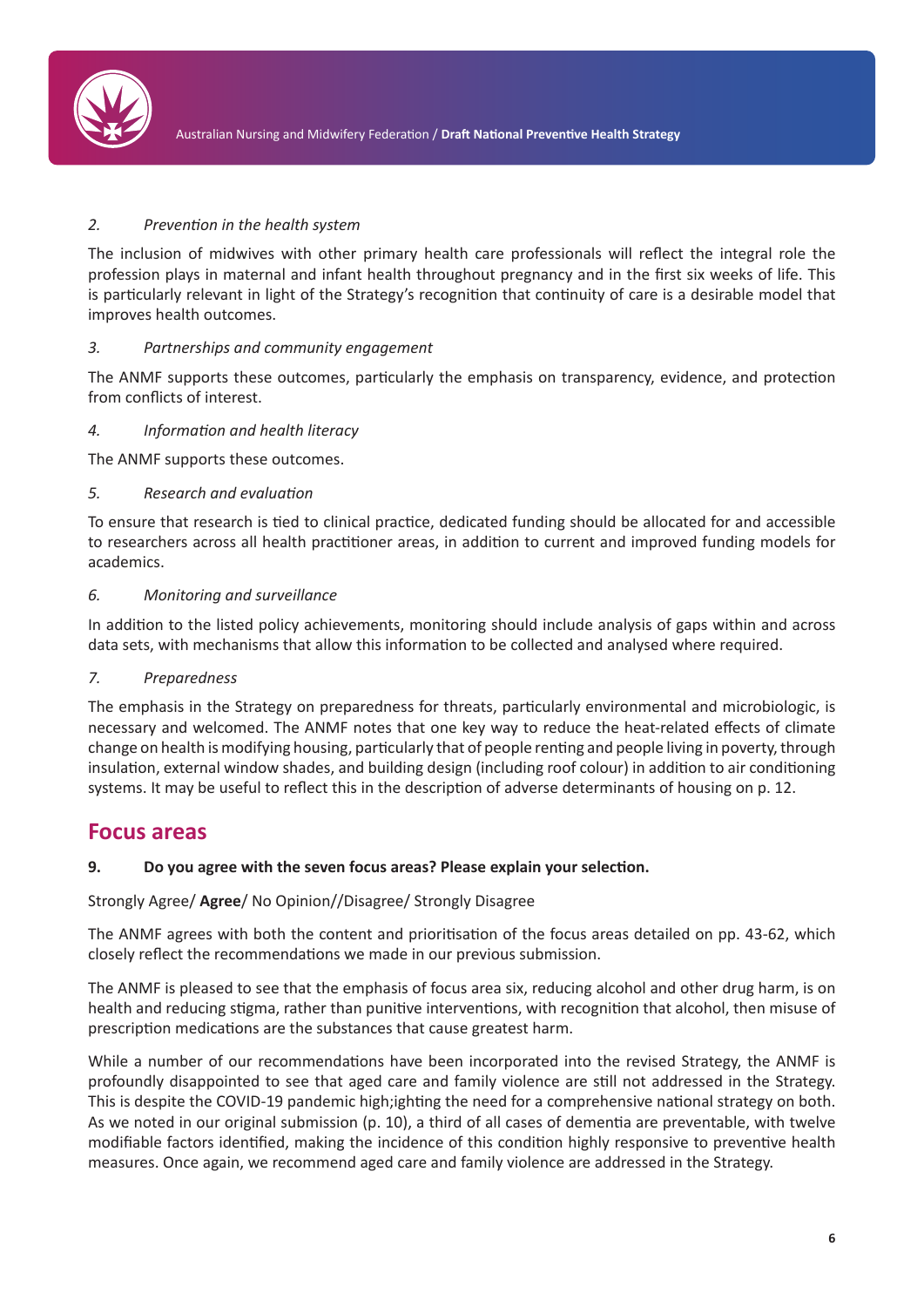

#### **10. Do you agree with the targets for the focus areas?**

Strongly Agree/ **Agree**/ No Opinion//Disagree/ Strongly Disagree

The ANMF would like to see the issue of food deserts among social disadvantaged groups, particularly in remote areas, targeted. This approach would address focus area two, improving access to and the consumption of a healthy diet. In addition to the listed achievements, we believe that education about meal planning and food preparation should be readily available, and integrated into secondary school education. Increasing emphasis on traditional knowledge about Aboriginal people's lands and plants would also help address some of the social disconnection and malnutrition that exists in many remote Aboriginal communities.

#### **11. Do you agree with the policy achievements for the focus areas?**

**Strongly Agree**/ Agree/ No Opinion//Disagree/ Strongly Disagree

## **Continuing strong foundations**

#### **12. Do you agree with this section of the Strategy? Please explain your selection.**

#### Strongly Agree/ **Agree**/ No Opinion//Disagree/ Strongly Disagree

The ANMF agrees that current effective preventive health interventions and programs must be further expanded to include other emerging and innovative programs. We are very pleased to see that the Strategy is grounded in a whole of government approach – this level of substantive change requires the creation of policies across multiple areas, from infrastructure to agriculture, education to regional development, and a fundamental reframing of what constitutes the business of those departments. To be truly effective, this will also require that preventive, public health approaches are embedded in government policy at all levels, and that a cross-portfolio approach is driven by health but taken up across many departments.

#### **13. Any additional feedback/comments?**

The ANMF supports the whole of life, whole of government approach at the heart of the proposed strategy framework. We are supportive of the potential for substantial improvement to Australia's health care and interconnected systems, and to our nation's health.

The ANMF recognises that the Strategy is a big picture, high-level document that provides a framework for individual programs and strategies. Nurses and midwives interact with people at every stage of their lives. All points of contact that people have with them allows for assessment of preventive health needs, facilitates honest disclosure, and provides opportunities for spontaneous as well as planned, structured education and review. Nurses and midwives are the linchpin of preventive health care. The inclusion of nurses and midwives in the National Preventive Health Strategy as the front line health practitioners for the provision of preventive, primary and public health care is essential for the Strategy to be successful. It is imperative that nurses and midwives are recognised for their contribution and that funding is allocated for nursing and midwifery positions designed to implement national preventive health strategies.